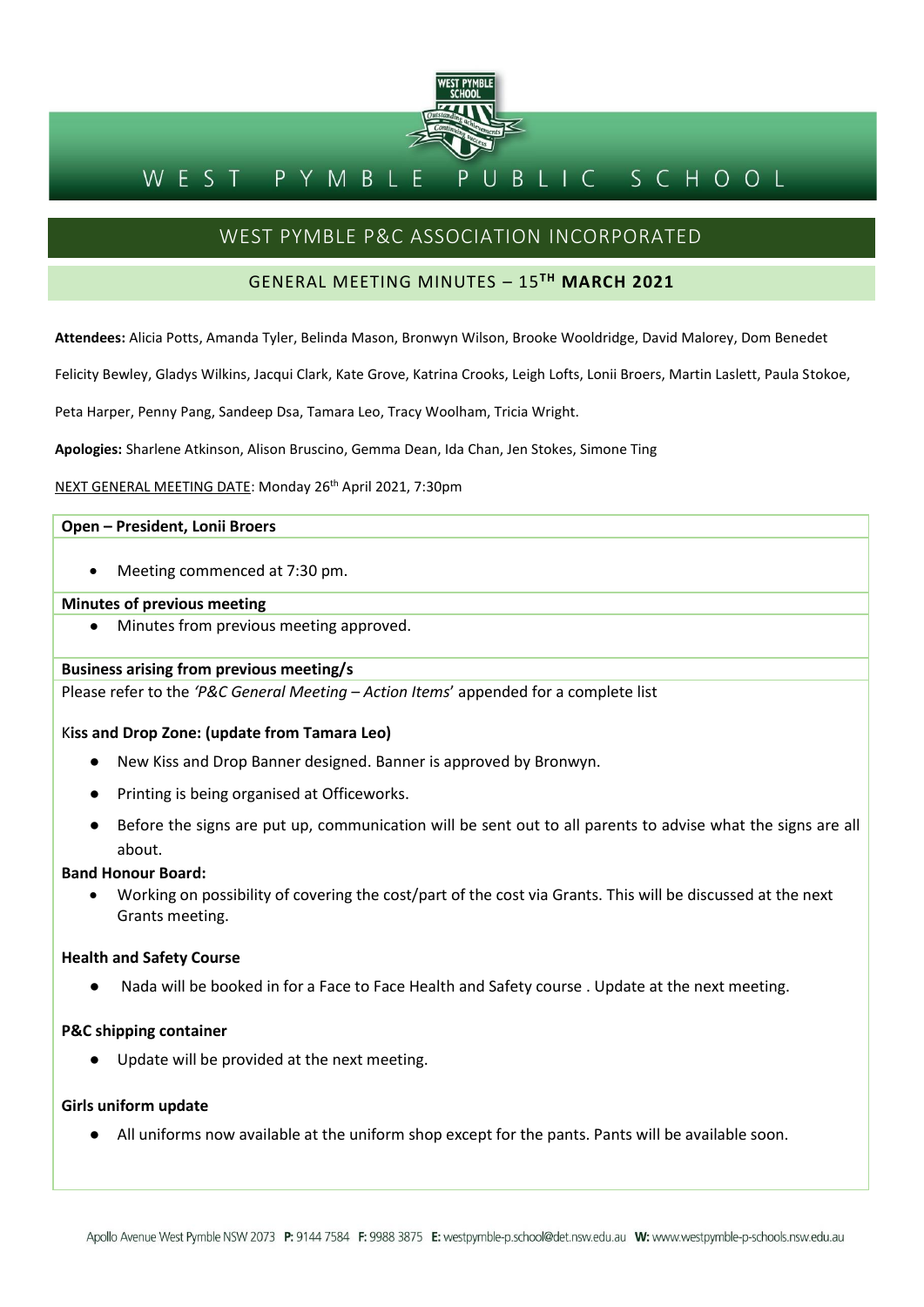| <b>Action Items</b>                                                                                                                          | <b>Responsible Person</b> | Date        |
|----------------------------------------------------------------------------------------------------------------------------------------------|---------------------------|-------------|
| Wendela to check if the Health and<br>Safety course is open. Nada will be<br>booked for the Health and Safety<br>course as soon as possible. | Wendela Flokstra-Mesker   | Term 1,2021 |

# **Principal's report – Bronwyn Wilson**

# **Playground update**

- Kindy playground upgrade has commenced and is 50% complete.
- Planned to complete in approximately 2 to 3 weeks.
- Next project will be the Flag pole area and Maddy's garden. Funding options and Grant options to be worked through.

# **Tell Them from me survey (TTFM)**

- TTFM collects well being data for students. This starts for students in Term 2 Week 1
- In October, the survey will be available for teachers, parents and students
- The survey collects well-being data of students.

# **Covid Update:**

● No new updates from the Department.

# **Solar Application**

● Approval received on 15th March 2021. Next steps to be discussed.

# **Metro Renewal Program(Covid stimulus package):**

● Approval received to upgrade Senior Toilet approval. Tenders will be sent out.

# **School Improvement Plan (SIP)**

- Tim Simpson will be running focus groups with parents in this term to consult with parents.
- Focus groups planned with students as well to get their input.
- 4 to 6 parents are currently in the Focus groups. More parents will be requested to join.

| <b>Action Items</b> | <b>Responsible Person</b> | Date |
|---------------------|---------------------------|------|
|                     |                           |      |
|                     |                           |      |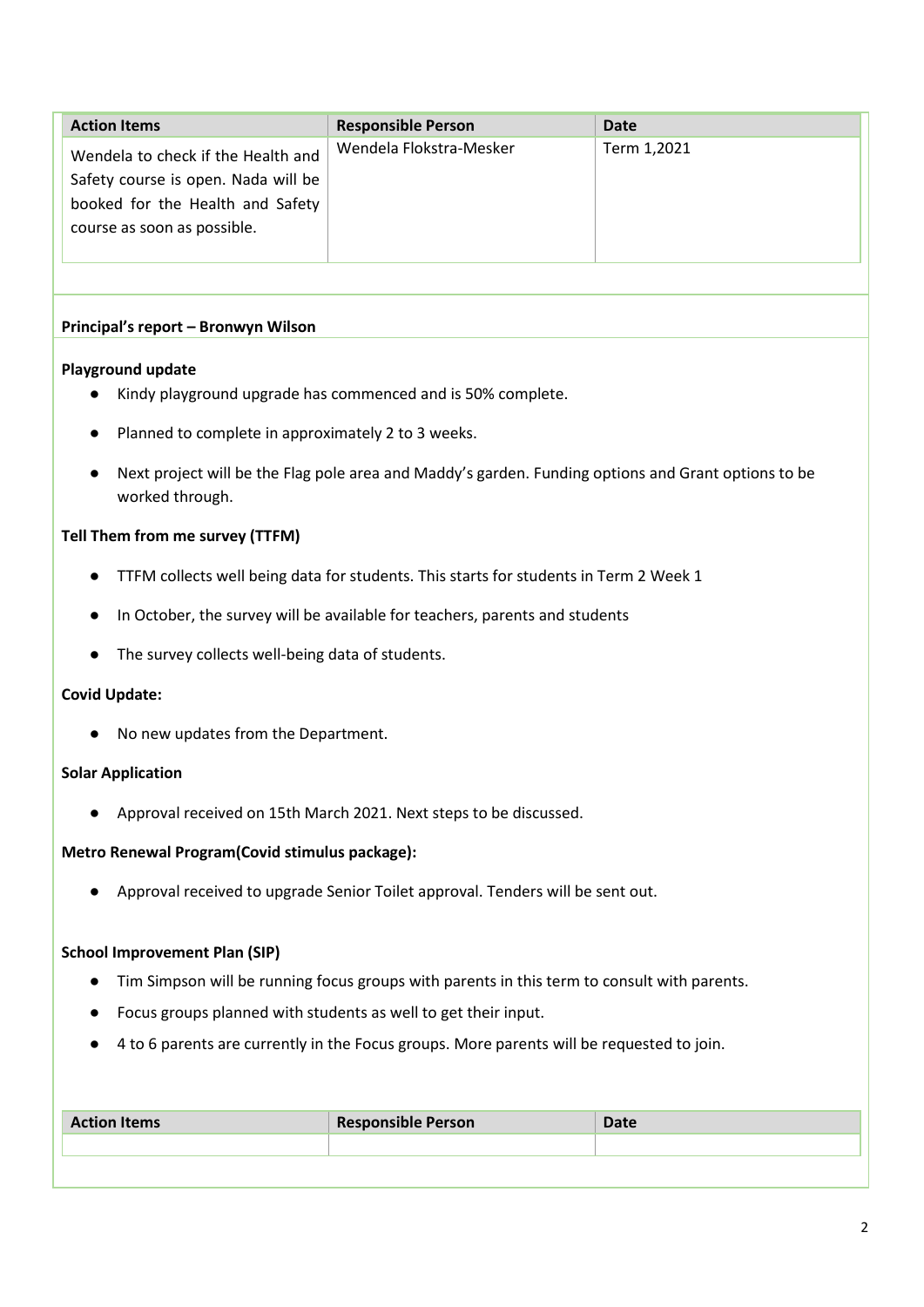# **Treasurer's report – Tricia Wright**

# **West Pymble P&C Association Inc.**

**Treasurer's Report**

as of 15th March 2021

# **Bank Accounts - Balances and Movements on Accounts**

The current cash balance is \$206,552.16, a decrease from the previous P&C Meeting. The balances are made up of the following accounts:

| <b>Accounts:</b>                   | <b>30 November</b> | 8 February   | 15 <sup>th</sup> March |
|------------------------------------|--------------------|--------------|------------------------|
|                                    |                    |              |                        |
| <b>P&amp;C Transaction Account</b> | \$43,854.58        | \$48,987.63  | \$49,358.63            |
| <b>P&amp;C Investment Account</b>  | \$44,849.78        | \$44,853.11  | \$44,853.45            |
| P&C Building Fund Account          | \$24,989.49        | \$24,991.35  | \$24,991.54            |
| P&C funds held by WPPS             | \$4,175.00         | \$375.00     | \$11,451               |
| Canteen Account                    | \$15,508.47        | \$14,413.11  | \$14,973.18            |
| Canteen cash draw                  | \$50.00            | \$50.00      | \$50.00                |
| <b>Band Transaction Account</b>    | \$28,426.79        | \$25,579.64  | \$31,999.64            |
| <b>Band Investment Account</b>     | \$27,609.72        | \$27,611.77  | \$27,611.98            |
| PayPal                             |                    |              | \$1,262.74             |
| <b>Total</b>                       | \$189,463.83       | \$186,861.61 | \$206,552.16           |
|                                    |                    |              |                        |
|                                    |                    |              |                        |

# **Band Accounts**

The increase is due to the receipt of 2021 band fees from those students participating in the band program.

# **Transaction Account - P&L**

Welcome night was a success with ticket sales covering the cost of holding the evening.

We are starting to receive payment from Kindy Parents for the welcome party on the 24th March.

The money in the PayPal account is what has been collected so far for the Mother's Day stall.

| <b>Action Items</b>                 | <b>Responsible Person</b> | <b>Date</b> |  |
|-------------------------------------|---------------------------|-------------|--|
|                                     |                           |             |  |
|                                     |                           |             |  |
| <b>Band report - Katrina Crooks</b> |                           |             |  |
|                                     |                           |             |  |
| <b>Band Updates</b>                 |                           |             |  |

- Band program has commenced with rehearsals for Performance and Concert bands
- Band numbers are lower than last year for concert/performance bands. Training bands numbers are similar to last year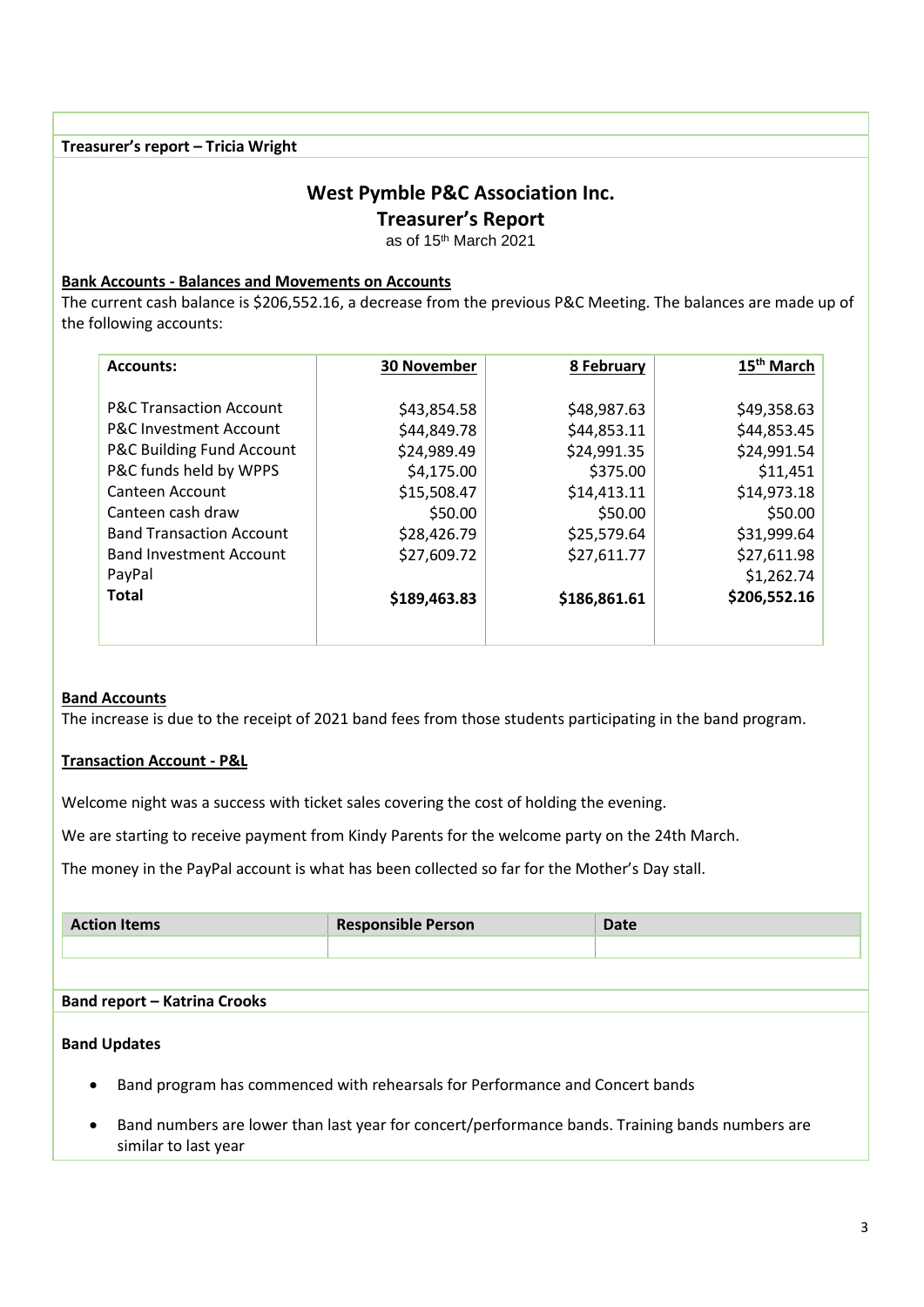- Performance band and concert band combined trial have commenced to have 1 combined rehearsal in the week.
- Performance band will have a rehearsal of their own for more advanced music.
- Band Camp booked at Crusaders between 28th to 30th May is planned to go ahead. Planning in progress to adhere to the Covid safe plans and draft plan will be circulated for P and C.

| <b>Action Items</b>                                                                              | <b>Responsible Person</b> | Date        |
|--------------------------------------------------------------------------------------------------|---------------------------|-------------|
| Find out if there's a grant available<br>to help with cost. Katrina to discuss<br>with Sharlene. | Katrina Crooks            | Term 1,2021 |

# **Canteen report –Wendela Flokstra-Mesker**

- Cross country Hot Dogs available at Cross country (Vegetarian Options will also be available).
- Working on a plan to open canteen for an additional day (most likely Wednesday) for Lunch. Hot meal option planned and limited options will be available. Start date is to be confirmed.
- Face to Face OH&S meeting to be planned and expected to be locked in by next meeting.

| <b>Action Items</b> | <b>Responsible Person</b> | Date |
|---------------------|---------------------------|------|
|                     |                           |      |
|                     |                           |      |
| OOCCHARAH LAAMICLAR |                           |      |

# **OOSC report –Jacqui Clark**

## **Enrolments**

- Casual places are available for morning sessions at OOSH.
- OOSH parent committee meeting was held on 22nd Feb .
- Next meeting is the Annual General Meeting planned for 5<sup>th</sup> of May

| <b>Action Items</b> | <b>Responsible Person</b> | <b>Date</b> |
|---------------------|---------------------------|-------------|
|                     |                           |             |

# **Fundraising report – Paula**

# **Welcome Night:**

● Welcome night was a success.

# **Kindy Welcome Party:**

 $\bullet$  Scheduled on 24<sup>th</sup> of March.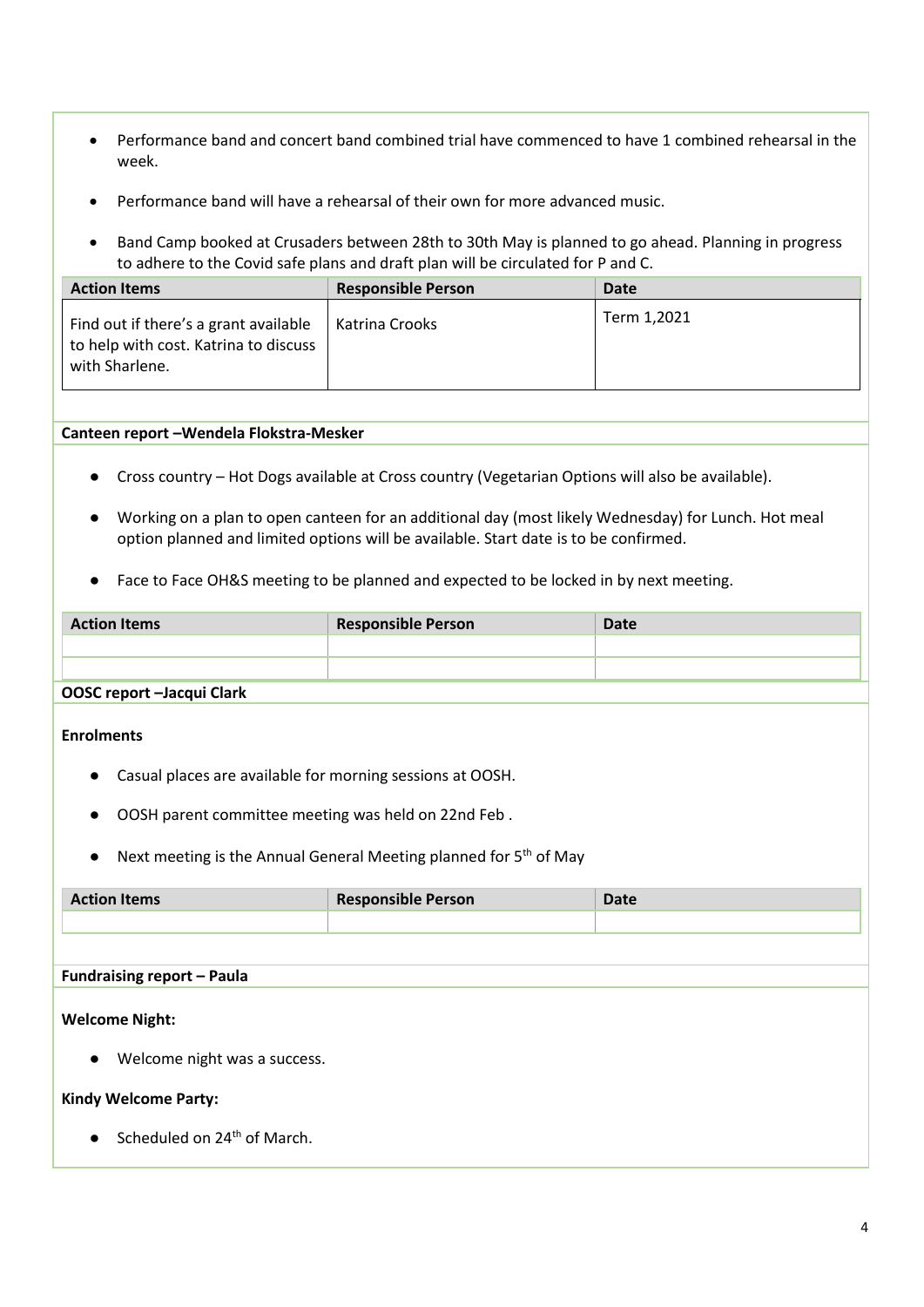# **Pre-loved Uniform Store**

● Date moved from 27th March to 28<sup>th</sup> March. Updates will be sent out in the newsletter.

# **School Disco**

- Beach theme school disco will be organised on the 30th of April.
- Two time slots planned for Kindy to 2 and 3 to 6 years. More details will be sent out as soon as times are finalised.
- OOSH to be kept in the loop for use of hall

| <b>Action Items</b> | <b>Responsible Person</b> | n<br>vale |
|---------------------|---------------------------|-----------|
|                     |                           |           |
|                     |                           |           |

# **Grants Report – Lonii Broers on behalf of Sharlene Atkinson**

- Working through the process of finalising progress / completion reports for the NSW government and Kurringai Council funding we received for the playground and pollinator garden respectively.
- Work on the pollinator garden is likely to commence in the next few weeks
- Application submitted for a Woolworths Junior Landcare grant for a dedicated 10c recycling bin in the playground for poppers, chill juice bottles etc and some more bee friendly plants
- We have also made applied to be part of the Grill'd Local matters program, where we have an opportunity to secure up to \$300 to go towards band activities
- We are actively seeking corporate support and we have made contact with the Sidney Myers foundation and Bunnings amongst others.
- Anyone with any corporate connections or who works in an organisation that has a corporate sustainability / community partnership programs is encouraged to contact Sharlene (grants@wppspnc.com.au)- we have a range of big projects and small projects ideas we can pitch to them for support.

| <b>Action Items</b> | <b>Responsible Person</b> | Date |
|---------------------|---------------------------|------|
|                     |                           |      |
|                     |                           |      |

## **Curtains for the Hall**

- Curtains for the Stage and Curtain for the door going into the hall need to be replaced
- Quote provided for replacement is 7,945 AUD (GST exempt) and voted in favour.

| <b>Action Items</b> | <b>Responsible Person</b> | Dota -<br>sale |
|---------------------|---------------------------|----------------|
|                     |                           |                |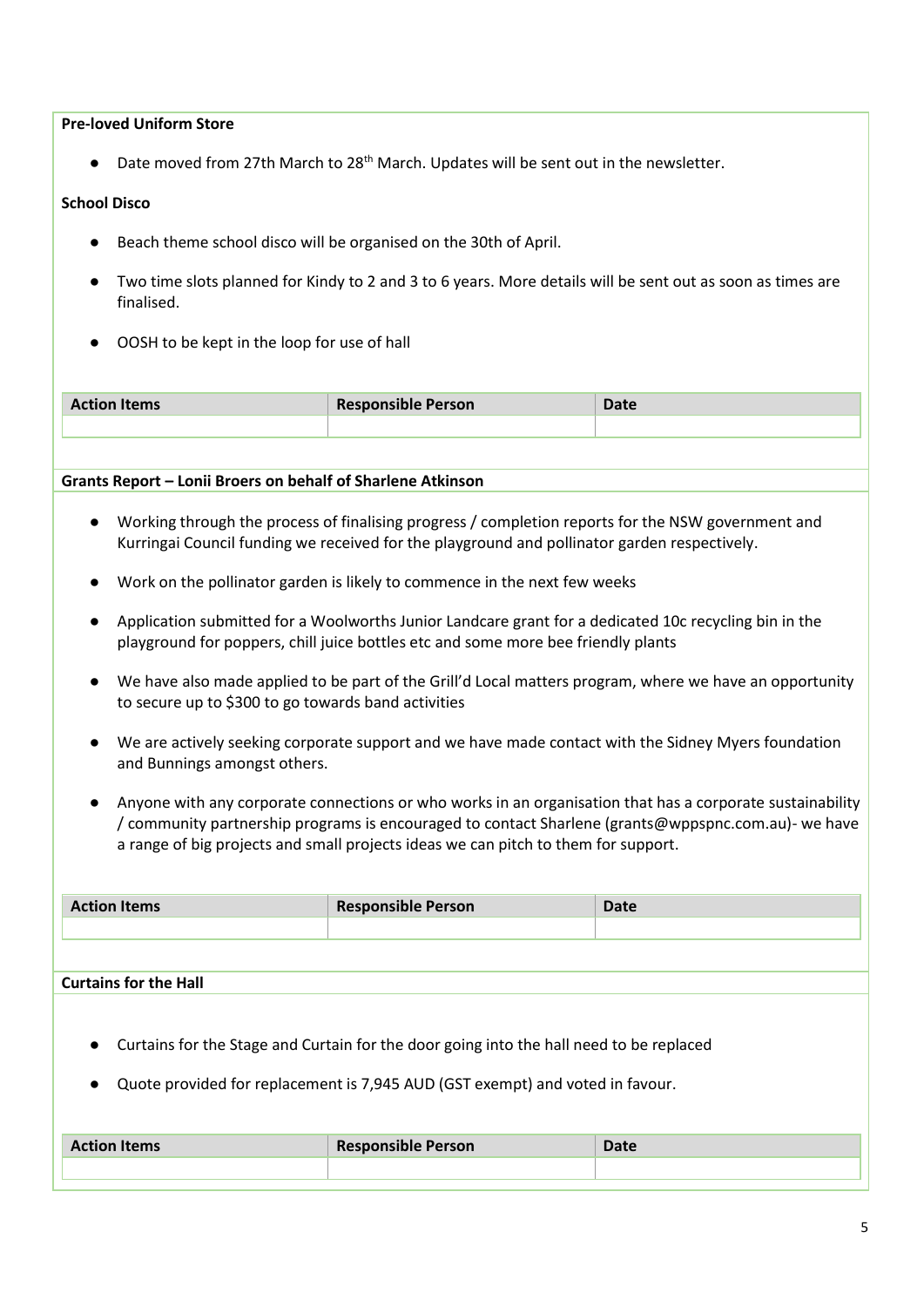# **Close & next meeting**

Meeting closed at 8.30 pm

Next General Meeting-Monday 26<sup>tt</sup> April 2021, 7:30 pm (Online. Subsequent meetings will be a alternated between Face to Face and online)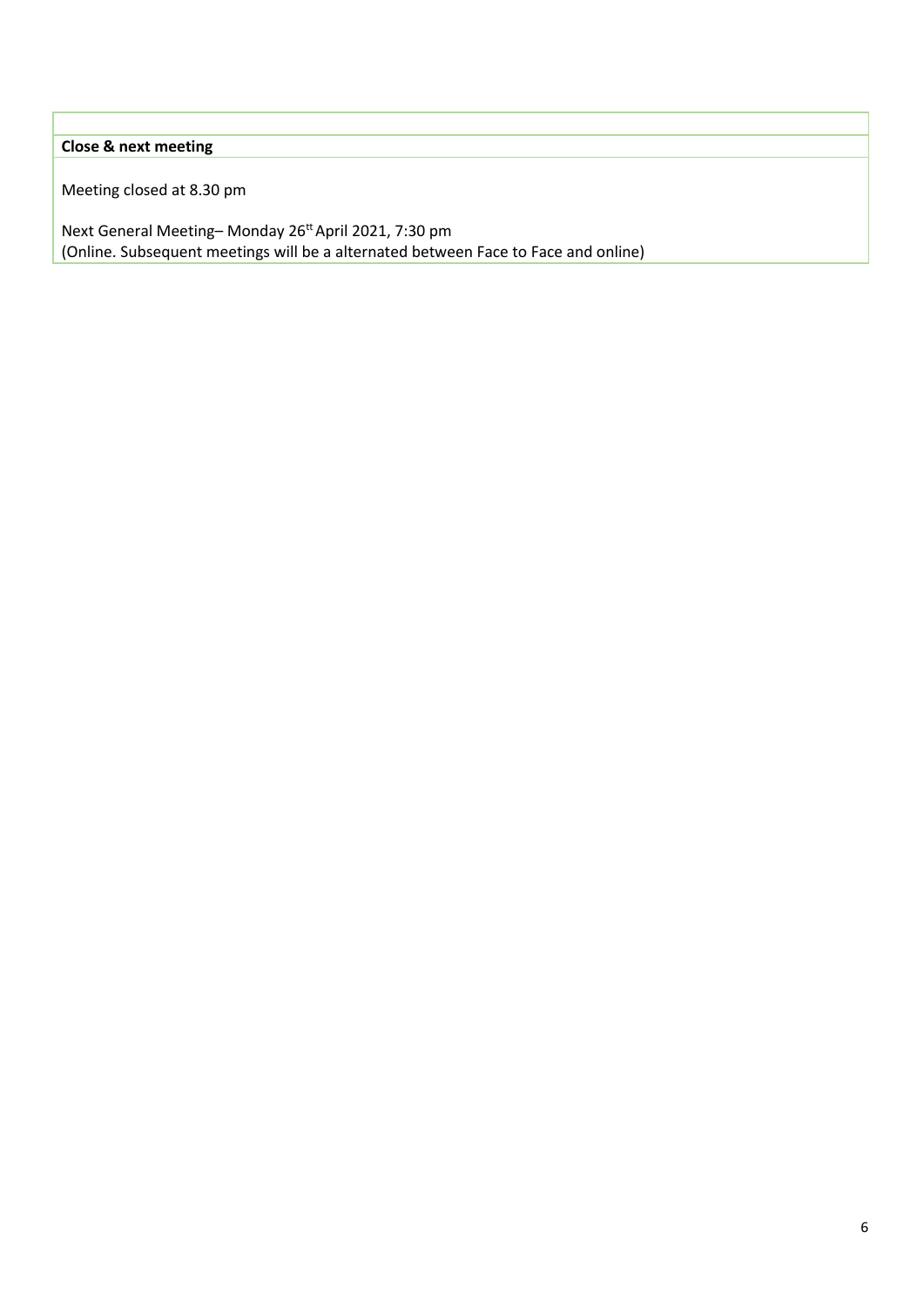# P&C GENERAL MEETING – ACTION ITEMS

|                                                    | <b>Action Item</b>                                                                               | Responsible<br>Person | <b>Status</b>                                                                                                                                                                                                                                                                                                                                                                                                                                  |
|----------------------------------------------------|--------------------------------------------------------------------------------------------------|-----------------------|------------------------------------------------------------------------------------------------------------------------------------------------------------------------------------------------------------------------------------------------------------------------------------------------------------------------------------------------------------------------------------------------------------------------------------------------|
| <b>08 February</b><br>2021                         |                                                                                                  |                       |                                                                                                                                                                                                                                                                                                                                                                                                                                                |
|                                                    | Talk to Bronwyn about band camp<br>alternatives                                                  | Katrina Crooks        | 15/03/2021: Planned to go ahead. Plan is being<br>worked through.                                                                                                                                                                                                                                                                                                                                                                              |
|                                                    | Chase for Training Band and<br><b>Concert Band coordinators</b>                                  | <b>Katrina Crooks</b> | 15/03/2021: Closed                                                                                                                                                                                                                                                                                                                                                                                                                             |
| <b>Band Report</b>                                 | Alison to communicate with OOSC<br>that band practices have started<br>this week                 | Alison Edler          | Closed                                                                                                                                                                                                                                                                                                                                                                                                                                         |
|                                                    | Training Band instrument handout                                                                 | <b>Alison Edler</b>   | Closed                                                                                                                                                                                                                                                                                                                                                                                                                                         |
|                                                    | Look at amount available in band<br>accounts                                                     | Jocelyn Girard        | Closed                                                                                                                                                                                                                                                                                                                                                                                                                                         |
|                                                    | Find out if there's a grant available<br>to help with cost. Katrina to discuss<br>with Sharlene. | <b>Katrina Crooks</b> | 15/03/2021: Discuss at the Grants meeting.                                                                                                                                                                                                                                                                                                                                                                                                     |
| 01 December<br>2020                                |                                                                                                  |                       |                                                                                                                                                                                                                                                                                                                                                                                                                                                |
| <b>Band &amp; choir</b><br>captain honour<br>board | Follow up band and choir captain<br>honour board funding request                                 | P&C executive<br>team | 09/02/2021 - Quotes for the board are available<br>and discussions in progress.<br>15/03/2021 - Working through grant options to<br>cover some of the cost.                                                                                                                                                                                                                                                                                    |
| <b>Pre-loved</b><br>uniform<br>donations           | Provide instruction on pre-loved<br>uniform donations to the school                              | Bronwyn<br>Wilson     | <b>COMPLETED</b><br>14/12/2020 - Szapp update; drop off bins set up<br>at Tristania Pl gate 15/12/2020, 8:00am to<br>1:30pm                                                                                                                                                                                                                                                                                                                    |
| 26 October<br>2020                                 |                                                                                                  |                       |                                                                                                                                                                                                                                                                                                                                                                                                                                                |
| Principal's<br>report                              | Investigate QR code sign in option<br>for external visitors to school                            | <b>Tim Simpson</b>    | COMPLETED<br>01/12/2020 - Dept. Education developing QR<br>code for use in schools<br>28/01/2021 - newsletter; Service NSW QR code<br>will be used in all NSW Government schools                                                                                                                                                                                                                                                               |
| <b>17 August 2020</b>                              |                                                                                                  |                       |                                                                                                                                                                                                                                                                                                                                                                                                                                                |
| <b>Kiss and Drop</b>                               | Contact council and RMS regarding<br>Kiss and Drop safety improvements                           | Tamara Leo            | <b>IN PROGRESS</b><br>16/09/2020 - contacted council<br>21/10/2020 - feedback provided by council after<br>2 site visits; further recommendations to follow<br>01/12/2020 - new line markings and signage<br>installed Thu 26/11/2020; banner for fence still<br>required, preferably by Term 1 2021<br>09/02/2021 - Confirmation of signage and<br>communication to the community are the next<br>steps. Further updates in the next meeting. |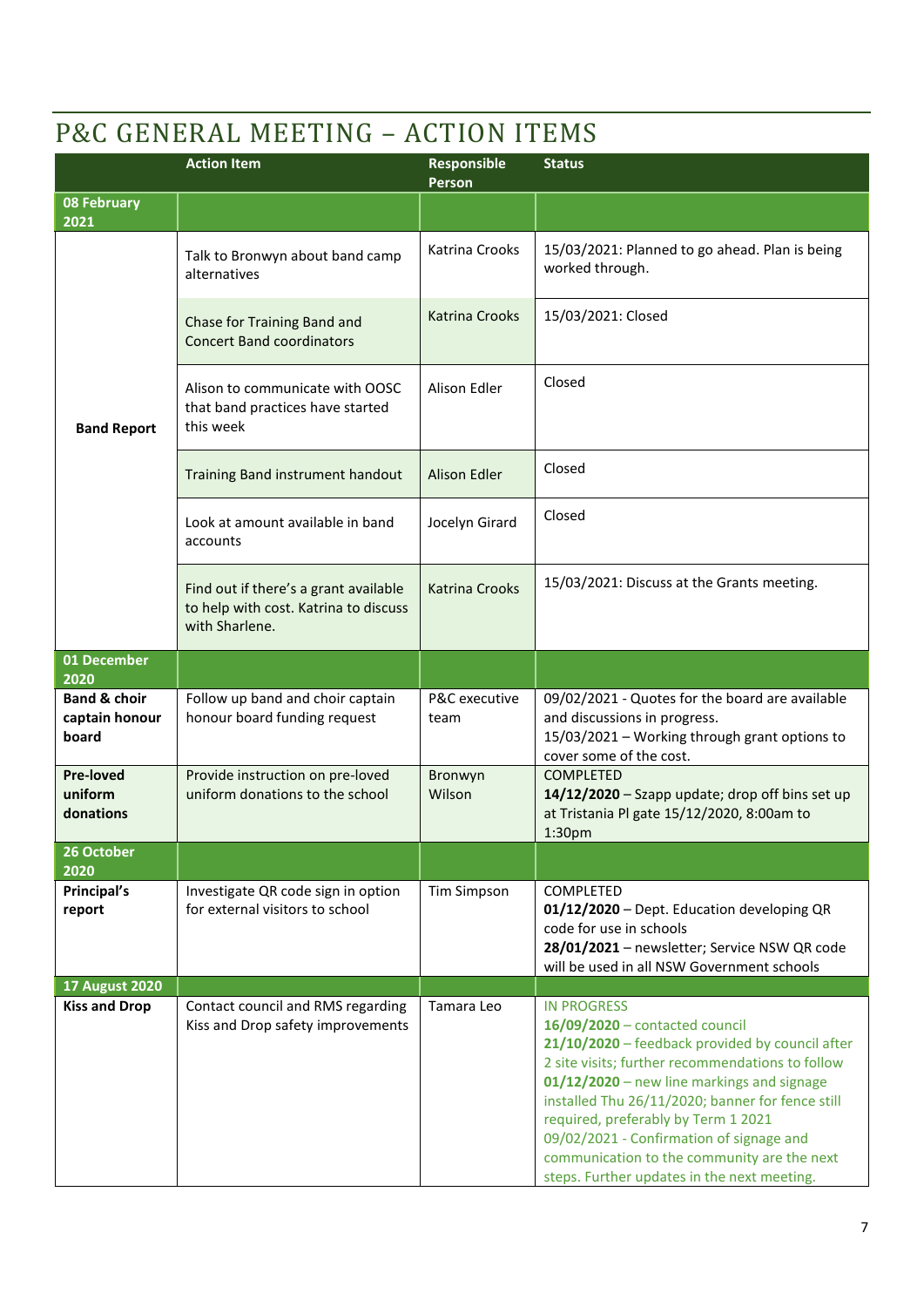|                                |                                                                  | 15/03/2021 - New banner designed. Printing will                                                                                                                                                                                                                                                                                                                                                                                                                                                                                                                                                                                                                                                                                                                                                                                                                                                                                                                                                                                                                                                                                                                                                                                                                                                                                              |
|--------------------------------|------------------------------------------------------------------|----------------------------------------------------------------------------------------------------------------------------------------------------------------------------------------------------------------------------------------------------------------------------------------------------------------------------------------------------------------------------------------------------------------------------------------------------------------------------------------------------------------------------------------------------------------------------------------------------------------------------------------------------------------------------------------------------------------------------------------------------------------------------------------------------------------------------------------------------------------------------------------------------------------------------------------------------------------------------------------------------------------------------------------------------------------------------------------------------------------------------------------------------------------------------------------------------------------------------------------------------------------------------------------------------------------------------------------------|
|                                |                                                                  | be organised and comms sent out to parents in<br>the coming weeks                                                                                                                                                                                                                                                                                                                                                                                                                                                                                                                                                                                                                                                                                                                                                                                                                                                                                                                                                                                                                                                                                                                                                                                                                                                                            |
|                                |                                                                  |                                                                                                                                                                                                                                                                                                                                                                                                                                                                                                                                                                                                                                                                                                                                                                                                                                                                                                                                                                                                                                                                                                                                                                                                                                                                                                                                              |
| Arrange H&S course for Nada    | Wendela<br>Flokstra-<br>Mesker                                   | <b>IN PROGRESS</b><br>15/06/2020 - due to COVID-19 only online<br>courses are available and a face-to-face is<br>preferred<br>01/12/2020 - course still required and will be<br>followed up in 2021<br>09/02/2021 - Wendela looking into face to face<br>course options for Nada and will advise. Not<br>urgent as not an employee requirement to<br>operate.<br>15/03/2021 - Face to Face planned. Date to be<br>confirmed                                                                                                                                                                                                                                                                                                                                                                                                                                                                                                                                                                                                                                                                                                                                                                                                                                                                                                                  |
|                                |                                                                  | <b>IN PROGRESS</b>                                                                                                                                                                                                                                                                                                                                                                                                                                                                                                                                                                                                                                                                                                                                                                                                                                                                                                                                                                                                                                                                                                                                                                                                                                                                                                                           |
| for the P&C shipping container |                                                                  | 05/08/2019 - waiting on quotes for replacement<br>09/09/2019 - one quote received and awaiting<br>more quotes; P&C funds not available so<br>alternative funding will be explored<br>02/12/2019 - second quote not forthcoming; will<br>continue to investigate in 2020<br>26/10/2020 - propose new storage shed like<br>OOSC have installed, vote to purchase passed,<br>location needs to be finalised<br>01/12/2020 - location still needs to be finalised<br>and will progress in 2021<br>09/02/2021 - Access to new shipping container<br>available. If container cannot be transported into<br>the school premises, storage shed option<br>pursued.<br>15/03/2021: Updates to be discussed at the next<br>meeting.                                                                                                                                                                                                                                                                                                                                                                                                                                                                                                                                                                                                                     |
|                                |                                                                  |                                                                                                                                                                                                                                                                                                                                                                                                                                                                                                                                                                                                                                                                                                                                                                                                                                                                                                                                                                                                                                                                                                                                                                                                                                                                                                                                              |
|                                |                                                                  |                                                                                                                                                                                                                                                                                                                                                                                                                                                                                                                                                                                                                                                                                                                                                                                                                                                                                                                                                                                                                                                                                                                                                                                                                                                                                                                                              |
|                                |                                                                  | <b>IN PROGRESS</b>                                                                                                                                                                                                                                                                                                                                                                                                                                                                                                                                                                                                                                                                                                                                                                                                                                                                                                                                                                                                                                                                                                                                                                                                                                                                                                                           |
|                                |                                                                  |                                                                                                                                                                                                                                                                                                                                                                                                                                                                                                                                                                                                                                                                                                                                                                                                                                                                                                                                                                                                                                                                                                                                                                                                                                                                                                                                              |
|                                | Explore repair/replacement options<br>Re-do girls uniform survey | <b>P&amp;C Executive</b><br>Bronwyn<br>Wilson<br>25/03/2019 - consulted with Simone Roberts, awaiting her assessment to improve follow up survey<br>13/05/2019 - a follow-up survey is required for girls summer uniform; girls winter trouser samples are being sourced to<br>24/06/2019 - Girls winter trouser samples from Excel Uniform samples weren't suitable, Marks & Spencer samples are being<br>05/08/2019 - Marks & Spencer samples are suitable, office to organise models and next steps to be discussed by Bronwyn &<br>Vanessa; girls summer uniform survey on hold while Bronwyn on leave<br>09/09/2019 - photos of girls winter trouser models provided by office, Vanessa to arrange new girls summer uniform survey<br>and will include photos, girls winter tie option, blazer option<br>28/10/2019 - new survey compiled and awaiting Bronwyn's approval, Vanessa and Bronwyn to meet 29/10/2019, 3 year<br>implementation timeframe needs to be highlighted, P&C aim for 2020 outcome<br>02/12/2019 - the survey didn't go out in the last newsletter so assured it will be in the next one 06/12/2019<br>17/02/2020 - survey was included in newsletter 06/12/2019; results to be published in the next newsletter 21/02/2020;<br>options have been narrowed down and final approval by school community is required |